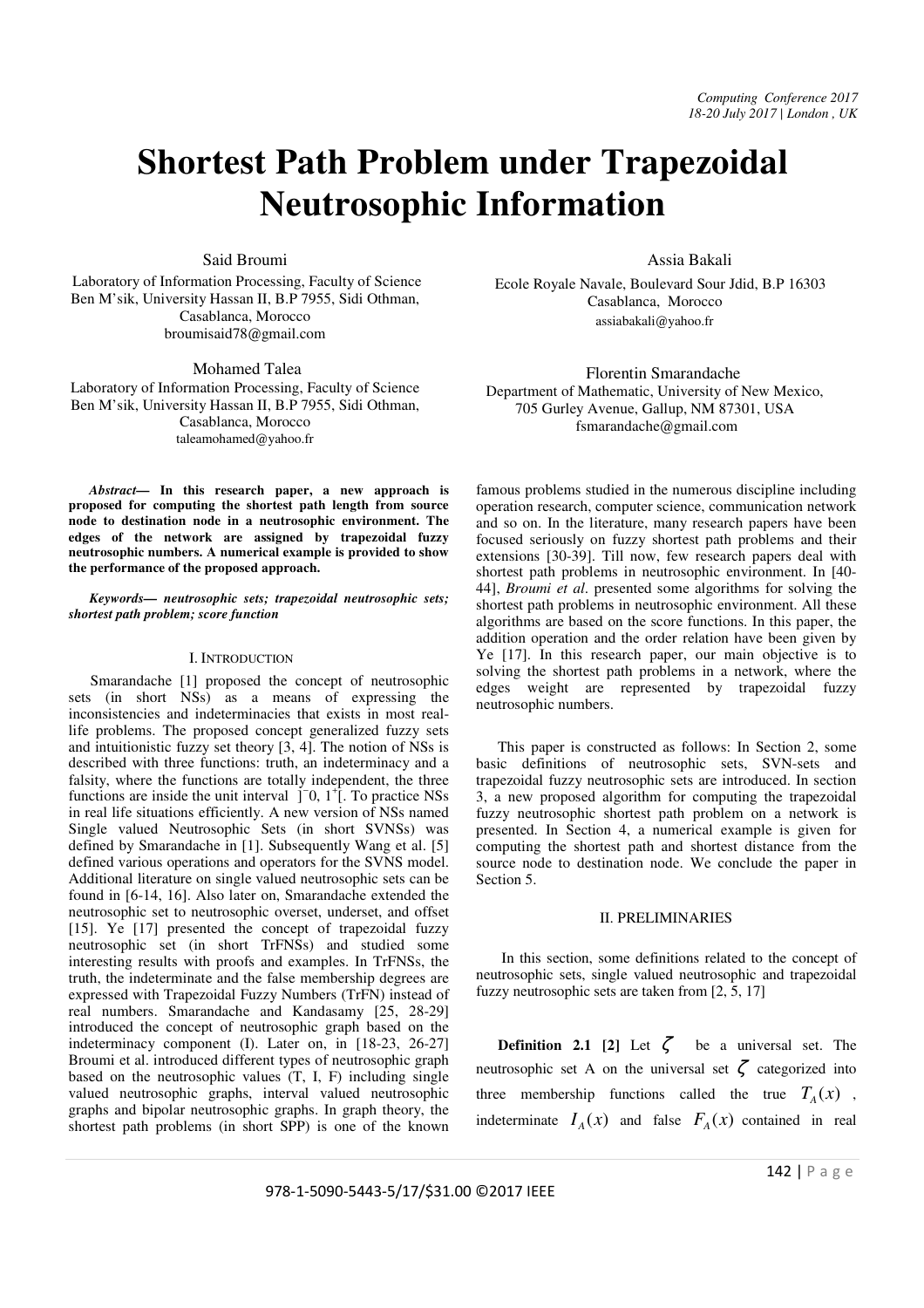*Computing Conference 2017 18-20 July 2017 | London , UK* 

standard or non-standard subset of  $\]0, 1^{\dagger}$  respectively and denoted as following

A=
$$
\{ \langle x, T_A(x), I_A(x), F_A(x) \rangle \} \times \{ \langle x \rangle \} \qquad (1)
$$

**Definition 2.2** [5] Let  $\zeta$  be a universal set. The single valued neutrosophic sets (in short SVNS) A on the universal is denoted as following:

A=
$$
\{ \langle x : T_A(x), I_A(x), F_A(x) \rangle, x \in \zeta \}
$$
 (2)

The function  $T_A(x) \in [0, 1]$ ,  $I_A(x) \in [0, 1]$  and  $I_A(x)$ ∈ [0, 1] are named "degree of truth, indeterminacy and falsity membership of x in A", satisfy the following condition:

$$
0 \le T_A(x) + I_A(x) + F_A(x) \le 3 \tag{3}
$$

**Definition 2.3 [17].** Let  $\zeta$  be a universal set and  $\psi$  [0, 1] be *the sets of all trapezoidal fuzzy numbers on [0, 1]*. The trapezoidal fuzzy neutrosophic sets ( in short TrFNSs) *A* on the universal is denoted as following: ( ( l.  $\overline{\phantom{a}}$ 

$$
\breve{A} = \{ \langle x; \ \breve{T}_A(x), \breve{I}_A(x), \breve{F}_A(x) \rangle, \ x \in \zeta \ \}
$$
 (4)

Where  $\bar{T}_A(x): \zeta \to \psi[0,1]$ (  $\overline{I}_A(x): \zeta \to \psi[0,1]$ ( and  $\overline{F}_A(x): \zeta \to \psi[0,1]$ ( . The trapezoidal fuzzy numbers (

$$
\widetilde{T}_A(x) = (\mathbf{T}_A^1(x), \mathbf{T}_A^2(x), \mathbf{T}_A^3(x), \mathbf{T}_A^4(x)),
$$
\n(5)

$$
\tilde{I}_A(x) = (I_A^1(x), I_A^2(x), I_A^3(x), I_A^4(x)) \text{ and } (6)
$$
  
\n
$$
\tilde{F}(x) = (F_1^1(x), F_2^2(x), F_3^3(x), F_4^4(x)) \text{ separately}
$$

 $\widetilde{F}_A(x) = (F_A^1(x), F_A^2(x), F_A^3(x), F_A^4(x))$ , respectively denotes degree of truth, indeterminacy and falsity ( membership of x in  $A \quad \forall x \in \mathcal{L}$ .

$$
0 \leq T_A^4(x) + I_A^4(x) + F_A^4(x) \leq 3. \tag{7}
$$

For notational convenience, the trapezoidal fuzzy value (TrFNV)  $\tilde{A}$  is denoted by  $A = \langle (t_1, t_2, t_3, t_4), (i_1, i_2, i_3, i_4), (f_1, f_2, f_3, f_4) \rangle$  where, neutrosophic

$$
(T_A^1(x), T_A^2(x), T_A^3(x), T_A^4(x)) = (t_1, t_2, t_3, t_4),
$$
 (8)  
\n
$$
(I_A^1(x), I_A^2(x), I_A^3(x), I_A^4(x)) = (i_1, i_2, i_3, i_4),
$$
 and (9)  
\n
$$
(F_A^1(x), F_A^2(x), F_A^3(x), F_A^4(x)) = (f_1, f_2, f_3, f_4)
$$
 (10)  
\nwith  $t_1 \le t_2 \le t_3 \le t_4$ ,  $i_1 \le i_2 \le i_3 \le i_4$  and  $f_1 \le f_2 \le f_3 \le f_4$ 

where, the truth membership function is given as bellow:

$$
\widetilde{T}_A(x) = \begin{cases}\n\frac{x - t_1}{t_2 - t_1} & t_1 \leq x \leq t_2 \\
1 & t_2 \leq x \leq t_3 \\
\frac{x - t_1}{t_2 - t_1} & t_3 \leq x \leq t_4 \\
0 & \text{otherwise}\n\end{cases} (11)
$$

The indeterminacy membership is given as below:

$$
\breve{I}_A(\mathbf{x}) = \begin{cases}\n\frac{x - i_1}{i_2 - i_1} & i_1 \leq x \leq i_2 \\
1 & i_2 \leq x \leq i_3 \\
\frac{i_4 - x}{i_4 - i_3} & i_3 \leq x \leq i_4 \\
0 & \text{otherwise}\n\end{cases} \tag{12}
$$

And the falsity membership function is given as below:

$$
\widetilde{F}_A(x) = \begin{cases}\n\frac{x - f_1}{f_2 - f_1} & f_1 \le x \le f_2 \\
1 & f_2 \le x \le f_3 \\
\frac{f_4 - x}{f_4 - f_3} & f_3 \le x \le f_4 \\
0 & \text{otherwise}\n\end{cases}
$$
\n(13)

**Definition 2.4 [17].** The trapezoidal fuzzy neutrosophic number  $A = \langle (t_1, t_2, t_3, t_4), (i_1, i_2, i_3, i_4), (f_1, f_2, f_3, f_4) \rangle$  is said to be trapezoidal fuzzy neutrosophic zero if and only if  $(t_1, t_2, t_3, t_4) = (0, 0, 0, 0), (i_1, i_2, i_3, i_4) = (1, 1, 1, 1)$  and  $(f_1, f_2, f_3, f_4) = (1, 1, 1, 1)$  (14)

**Definition 2.5 [17].** Let  $A_1$  and  $A_2$  two TrFNVs defined on the set of real numbers, denoted as :

(

(

$$
\tilde{A}_1 = \langle (a_1, a_2, a_3, a_4), (b_1, b_2, b_3, b_4), (c_1, c_2, c_3, c_4) \rangle \text{ and } \n\tilde{A}_2 = \langle (e_1, e_2, e_3, e_4), (f_1, f_2, f_3, f_4), (g_1, g_2, g_3, g_4) \rangle \text{ and } \eta > 0. \n\text{Hence, the operations rules are defined as following:}
$$

(i) 
$$
\tilde{A}_1 \oplus \tilde{A}_2 = \begin{pmatrix} (a_1 + e_1 - a_1e_1), (a_2 + e_2 - a_2e_2), \\ (a_3 + e_3 - a_3e_3), (a_4 + e_4 - a_4e_4), \\ ((b_1 f_1), (b_2 f_2), (b_3 f_3), (b_4 f_4)), \\ (c_1 g_1), (c_2 g_2), (c_3 g_3), (c_4 g_4) \end{pmatrix}
$$
 (15)

978-1-5090-5443-5/17/\$31.00 ©2017 IEEE

143 | P a g e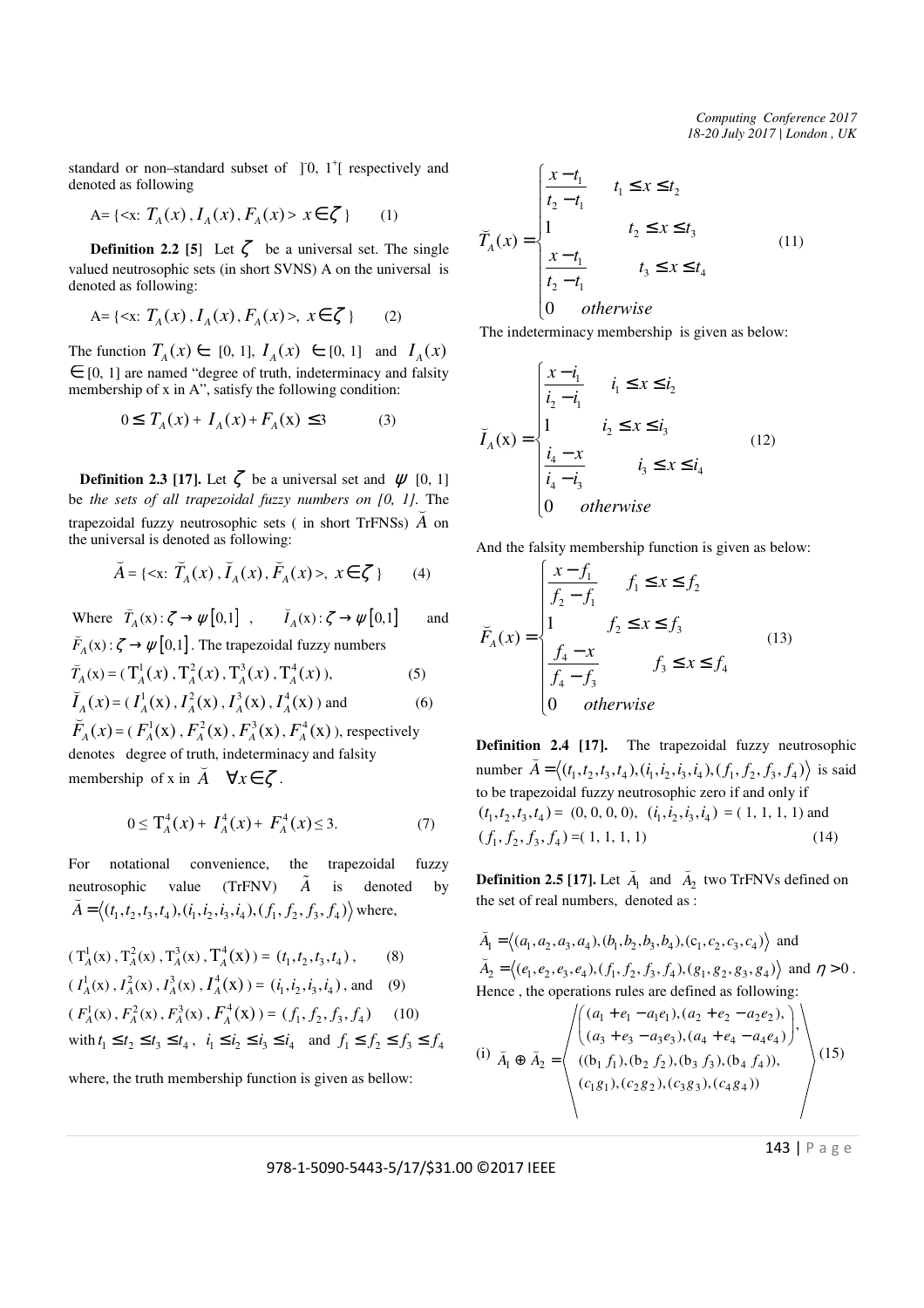*Computing Conference 2017 18-20 July 2017 | London , UK* 

(

(ii)  $a_1 e_1, a_2 e_2, a_3 e_3, a_4 e_4$  $A_1 \otimes \overline{A}_2 = \left\langle \begin{array}{c} (b_1 + b_1 - b_1) b_1, (b_2 + b_2 - b_2) b_2 \\ (b_3 + b_3 - b_3) b_3, (b_4 + b_4 - b_4) b_4 \end{array} \right\rangle$  $x_1 + g_1 - c_1 g_1$ ,  $c_2 + g_2 - c_2 g_2$  $3 + 83 - c_3 83$ ,  $(c_4 + 84 - c_4 84)$  $(a_1e_1, a_2e_2, a_3e_3, a_4e_4),$  $(b_1 + f_1 - b_1 f)_1$ ,  $(b_2 + f_2 - b_2 f_2)$ ,<br>  $(b_3 + f_3 - b_3 f_3)$ ,  $(b_4 + f_4 - b_4 f_4)$ ,  $(c_1+g_1-c_1g_1), (c_2+g_2-c_2g_2),$  $(c_3+g_3-c_3g_3),(c_4+g_4-c_4g_4)$  $a_1e_1, a_2e_2, a_3e_3, a_4e$  $\widetilde{A}_1 \otimes \widetilde{A}_2 = \left\{ \begin{array}{c} (b_1 + f_1 - b_1 f)_1, (b_2 + f_2 - b_2 f_2) \\ (b_3 + f_3 - b_3 f_3), (b_4 + f_4 - b_4 f_4) \end{array} \right.$  $c_1 + g_1 - c_1 g_1$ ,  $(c_2 + g_2 - c_2 g_1)$  $c_3 + g_3 - c_3 g_3$ ,  $(c_4 + g_4 - c_4 g_3)$  $\otimes \widetilde{A}_2 = \left\langle \begin{array}{c} (b_1 + f_1 - b_1 f)_1, (b_2 + f_2 - b_2 f_2), \\ (b_3 + f_3 - b_3 f_3), (b_4 + f_4 - b_4 f_4) \end{array} \right\rangle$  $\begin{pmatrix} (c_1 + g_1 - c_1g_1), (c_2 + g_2 - c_2g_2), \\ (c_3 + g_3 - c_3g_3), (c_4 + g_4 - c_4g_4) \end{pmatrix}$ ( (

(16)

(

(iii) 
$$
\eta \overline{A} = \left\{ \begin{pmatrix} (1 - (1 - a_1)^{\eta}) (1 - (1 - a_2)^{\eta}) \\ (1 - (1 - a_3)^{\eta}) (1 - (1 - a_4)^{\eta}) \\ (b_1^{\eta}, b_2^{\eta}, b_3^{\eta}, b_4^{\eta}) (c_1^{\eta}, c_2^{\eta}, c_3^{\eta}, c_4^{\eta}) \end{pmatrix} \right\}
$$

(17)

(iv)  
\n
$$
\tilde{A}_{I}^{\eta} = \n\begin{pmatrix}\n(a_{1}^{\eta}, a_{2}^{\eta}, a_{3}^{\eta}, a_{4}^{\eta}), & \\
(1 - (1 - b_{1})^{\eta}, (1 - (1 - b_{2})^{\eta}, (1 - (1 - b_{3})^{\eta}), 1 - (1 - b_{4})^{\eta})], \\
(1 - (1 - c_{1})^{\eta}, (1 - (1 - c_{2})^{\eta}, (1 - (1 - c_{3})^{\eta})), (1 - (1 - c_{4})^{\eta})]\n\end{pmatrix}
$$
\nwhere  $\eta > 0$  (18)

**Ye** [17] gave the definition of score function  $s(A_1)$ efinition of score function  $s(A_1)$  and accuracy function  $H(A_1)$  to compare the grades of TrFNS. These functions shows that greater is the value, the greater is the TrFNS and by using these concept paths can be ranked.

**Definition 2.6**. Let  $A_1$  be a TrFNV denoted as

(

 $A_1 = \langle (t_1, t_2, t_3, t_4), (i_1, i_2, i_3, i_4), (f_1, f_2, f_3, f_4) \rangle$  Hence, the score function and the accuracy function of TrFNV are denoted as below: (i)

$$
s(\vec{A}_1) = \frac{1}{12} \begin{bmatrix} 8 + (t_1 + t_2 + t_3 + t_4) - (i_1 + i_2 + i_3 + i_4) \\ -(f_1 + f_2 + f_3 + f_4) \end{bmatrix}
$$
\n
$$
1 - (19)
$$

(ii) 
$$
H(\check{A}_1) = \frac{1}{4} \Big[ (t_1 + t_2 + t_3 + t_4) - (f_1 + f_2 + f_3 + f_4) \Big]
$$
 (20)

In order to make a comparisons between two TrFNV, Ye **[17]**, presented the order relations between two TrFNVs.

**Definition 2.7** Let  $A_1$  and  $A_2$  be two TrFNV defined on the set of real numbers, denoted as

$$
A_1 = \langle (t_1, t_2, t_3, t_4), (i_1, i_2, i_3, i_4), (f_1, f_2, f_3, f_4) \rangle \text{ and }
$$

 $A_2 = \langle (p_1, p_2, p_3, p_4), (q_1, q_2, q_3, q_4), (r_1, r_2, r_3, r_4) \rangle$ . Hence , the ranking method is defined as follows:

- i. If  $s(A_1) > s(A_2)$  $(\overline{A}_1) > s(\overline{A}_2)$ , then  $\overline{A}_1$ is greater than  $A_2$  $f s(A_1) \succ s(A_2)$ , then  $A_1$  is greater than  $A_2$ , that is,  $\overline{A}_1$  is superior to  $\overline{A}_2$ , denoted by  $\overline{A}_1 \succ \overline{A}_2$  $\frac{1}{2}$
- ii. If  $s(A_1) = s(A_2)$ , and  $H(A_1) > H(A_2)$  $(\widetilde{A}_1) \succ H(\widetilde{A}_2)$  then  $\widetilde{A}_1$  is greater than  $A_2$ ( , that is,  $A_1$  $\overline{\phantom{a}}$ is superior to  $A_2$ .<br>ب ter than  $A_2$ , that is,  $A_1$  is superior to  $A_2$ , denoted by  $\breve{A}_1 \succ \breve{A}_2$ .

## **III. TRFN- SHORTEST PATH PROBLEM**

In this section, the edge length in a network is considered to be trapezoidal fuzzy neutrosophic number. To find the shortest path in a network , where the edges are characterized by trapezoidal fuzzy neutrosophic number. We present the following procedure :

**Step 1** Suppose  $\tilde{d}_1 = \langle 0, 0, 0, 0 \rangle$  (1, 1, 1, 1), (1, 1, 1, 1) and label the source node1 as  $[\tilde{d}_1 = < (0, 0, 0, 0), (1, 1, 1, 1), (1, 1, 1)]$  $1, 1)$ ,  $-1$ 

Let n is the destination node.

**Step 2:** Select  $\tilde{d}_j = \min \{ \tilde{d}_i \oplus \tilde{d}_{ij} \}$  for all j= 2,3,...,n.

**Step 3:** If the minimum provided correspond to one value of i then label node j as  $[\tilde{d}_j, i]$ . If the minimum provided correspond to several values of i, then it indicate that there exist more than one TrFN-path between the source node and the node j. Hence the TrFN-distance along path is  $\tilde{d}_j$ , so select any value of i.

**Step 4:** Set the destination node n be labeled as  $[\tilde{d}_n, l]$ , then the TrFN-shortest path distance from source node to destination node is  $\tilde{d}_n$ .

**Step 5:** Since the destination node n is labeled  $[\tilde{d}_n, l]$ . In order to find the TrFN-shortest path connecting the source node and the destination node, identify the label of the node *l*. Set it as  $[\tilde{d}_l, p]$ , Repeat step 2 and step 3 until the node 1 is obtained.

**Step 6:** To obtain the TrFN-shortest path, we should joining all the nodes provided by the step 5.

## IV. ILLUSTRATIVE EXAMPLE

Consider a small network shown in the following figure 1 in which each edge length is represented by a trapezoidal fuzzy neutrosophic number (see table 1). This network includes 6 nodes and 8 directed edges. This problem is to compute the

978-1-5090-5443-5/17/\$31.00 ©2017 IEEE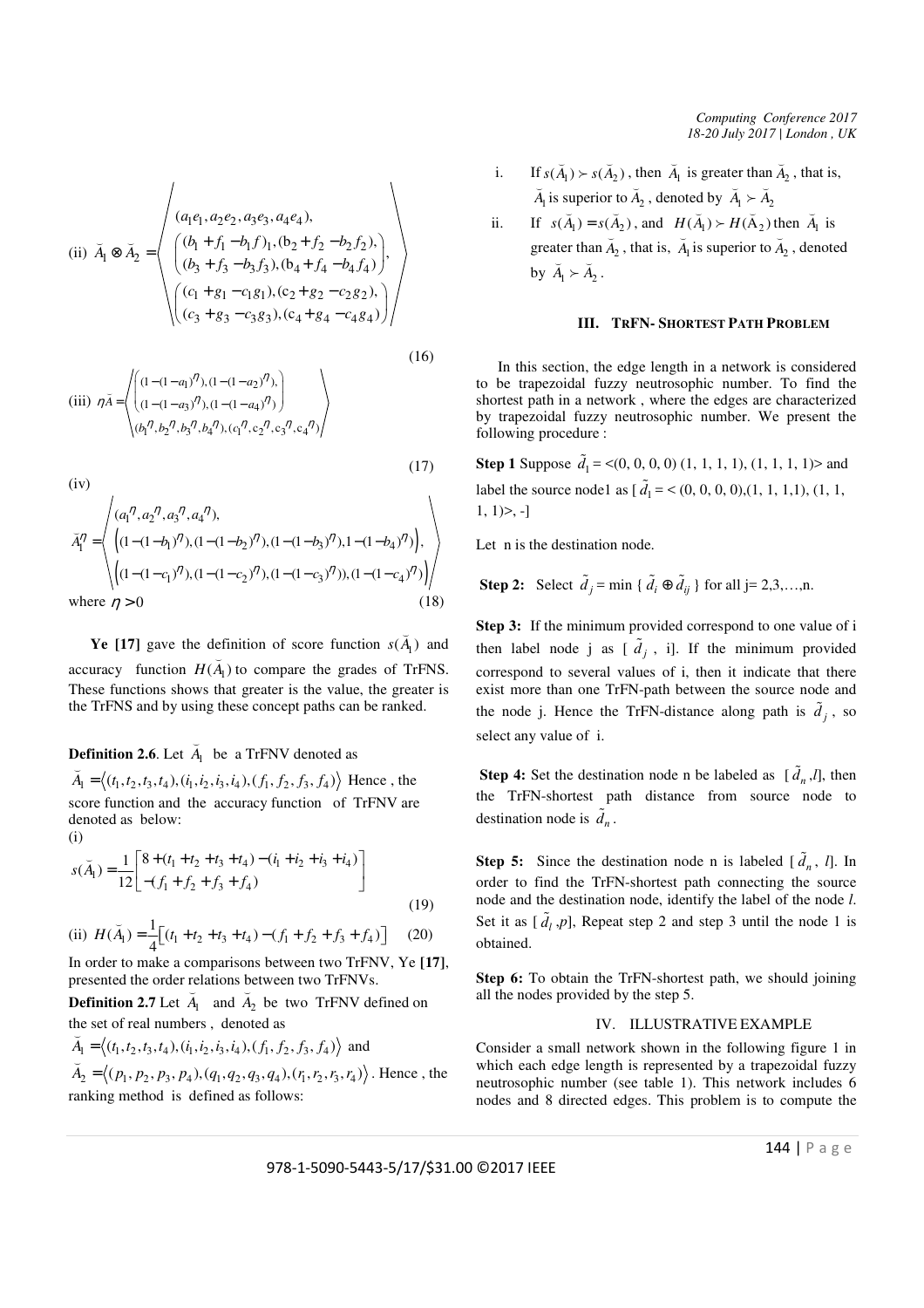shortest path between source node and destination node in the given network.



Fig.1. Trapezoidal fuzzy neutrosophic network.

The edges weight of the trapezoidal fuzzy neutrosophic network are represented by trapezoidal fuzzy neutrosophic numbers.

|                     |  | TABLE 1. THE EDGES WEIGHT OF THE TRAPEZOIDAL FUZZY |  |
|---------------------|--|----------------------------------------------------|--|
| NEUTROSOPHIC GRAPHS |  |                                                    |  |

| Edges   | Trapezoidal fuzzy neutrosophic distance                                            |
|---------|------------------------------------------------------------------------------------|
| $1-2$   | $\langle (0.1, 0.2, 0.3, 0.5), (0.2, 0.3, 0.5, 0.6), (0.4, 0.5, 0.6, 0.8) \rangle$ |
| $1 - 3$ | $\langle (0.2, 0.4, 0.5, 0.7), (0.3, 0.5, 0.6, 0.9), (0.1, 0.2, 0.3, 0.4) \rangle$ |
| $2 - 3$ | $\langle (0.3, 0.4, 0.6, 0.7), (0.1, 0.2, 0.3, 0.5), (0.3, 0.5, 0.7, 0.9) \rangle$ |
| $2 - 5$ | $\langle (0.1, 0.3, 0.4, 0.5), (0.3, 0.4, 0.5, 0.7), (0.2, 0.3, 0.6, 0.7) \rangle$ |
| $3-4$   | $\langle (0.2, 0.3, 0.5, 0.6), (0.2, 0.5, 0.6, 0.7), (0.4, 0.5, 0.6, 0.8) \rangle$ |
| $3-5$   | $\langle (0.3, 0.6, 0.7, 0.8), (0.1, 0.2, 0.3, 0.4), (0.1, 0.4, 0.5, 0.6) \rangle$ |
| $4-6$   | $\langle (0.4, 0.6, 0.8, 0.9), (0.2, 0.4, 0.5, 0.6), (0.1, 0.3, 0.4, 0.5) \rangle$ |
| 5-6     | $\langle (0.2, 0.3, 0.4, 0.5), (0.3, 0.4, 0.5, 0.6), (0.1, 0.3, 0.5, 0.6) \rangle$ |

Using the algorithm proposed in section 2, we can determine the shortest path between any two nodes. Let node 1 is the source node and node 6 is the destination node.

Suppose  $\tilde{d}_1$  = <(0, 0, 0, 0), (1, 1, 1, 1), (1, 1, 1, 1)> and label the source node 1 as  $[<(0, 0, 0, 0), (1, 1, 1, 1), (1, 1, 1, 1)$ , -], the value  $\tilde{d}_2$ ,  $\tilde{d}_3$ ,  $\tilde{d}_4$ ,  $\tilde{d}_5$  and  $\tilde{d}_5$  can be computed following the iterations described below:

 **Iteration1:** The node 2 has on predecessor, which is node 2. Following the step 2 in the proposed algorithm, we put  $i=1$  and  $j=2$ , hence the value of  $\tilde{d}_2$  can be computed as follows:

 $\tilde{d}_2$  = min{  $\tilde{d}_1 \oplus \tilde{d}_{12}$  } = min{ <(0, 0, 0), (1, 1, 1), (1, 1, 1)>  $\oplus$  $\leq$  (0.1, 0.2, 0.3, 0.5), (0.2, 0.3, 0.5, 0.6), (0.4, 0.5, 0.6, 0.8)  $>=$  $\langle (0.1, 0.2, 0.3, 0.5), (0.2, 0.3, 0.5, 0.6), (0.4, 0.5, 0.6, 0.8) \rangle$ 

So, the minimum provided correspond to the node 1.Hence, the node 2 is labeled as  $[\leq (0.1, 0.2, 0.3, 0.5), (0.2, 0.3, 0.5, 0.6), (0.4, 0.5, 0.6, 0.8)\geq$ 1]

 $\tilde{d}_2$  = <(0.1, 0.2, 0.3, 0.5), (0.2, 0.3, 0.5, 0.6), (0.4, 0.5, 0.6,  $(0.8)$ 

 **Iteration 2:** The node 3 has two predecessors, which are node 1 and node 2. Following the step 2 in the proposed algorithm, we put i=1, 2and j=3, hence the value of  $\tilde{d}_3$  can be computed as follows:

 $\tilde{d}_3$ =min {  $\tilde{d}_1 \oplus \tilde{d}_{13}$ ,  $\tilde{d}_2 \oplus \tilde{d}_{23}$ }= min {<((0, 0, 0, 0), (1, 1, 1, 1), (1, 1, 1, 1)> ⊕ <(0.2, 0.4, 0.5, 0.7), (0.3, 0.5, 0.6, 0.9), (0.1,  $(0.2, 0.3, 0.4)$  >  $\leq$   $(0.1, 0.2, 0.3, 0.5)$ ,  $(0.2, 0.3, 0.5, 0.6)$ ,  $(0.4, 0.3, 0.5)$  $(0.5, 0.6, 0.8)$   $\geq \oplus \leq (0.3, 0.4, 0.6, 0.7), (0.1, 0.2, 0.3, 0.5), (0.3, 0.5)$  $(0.5, 0.7, 0.9)$  = min $\{<(0.2, 0.4, 0.5, 0.7), (0.3, 0.5, 0.6, 0.9),\}$  $(0.1, 0.2, 0.3, 0.4)$  > ,  $\leq$  (0.37, 0.52, 0.72, 0.85), (0.02, 0.06,  $0.15, 0.3$ ,  $(0.12, 0.25, 0.42, 0.72)$ 

 $S \left( \langle 0.2, 0.4, 0.5, 0.7 \rangle, (0.3, 0.5, 0.6, 0.9), (0.1, 0.2, 0.3, 0.4) \rangle \right)$ using Eq.19, we have

$$
s(\tilde{A}_1) = \frac{1}{12} \begin{bmatrix} 8 + (t_1 + t_2 + t_3 + t_4) - (i_1 + i_2 + i_3 + i_4) \\ -(f_1 + f_2 + f_3 + f_4) \end{bmatrix} = 0.54
$$

S (<(0.37, 0.52, 0.72, 0.85), (0.02, 0.06, 0.15,0.3), (0.12, 0.25,  $(0.42, 0.72) > 0.70$ 

Since S (<(0.2, 0.4, 0.5, 0.7), (0.3, 0.5, 0.6, 0.9), (0.1, 0.2, 0.3,  $(0.4)$  >  $\leq$   $\leq$   $( $(0.37, 0.52, 0.72, 0.85)$ ,  $(0.02, 0.06, 0.15, 0.3)$ ,$  $(0.12, 0.25, 0.42, 0.72)$ 

So, min{<(0.2, 0.4, 0.5, 0.7), (0.3, 0.5, 0.6, 0.9), (0.1, 0.2, 0.3, 0.4)> , <(0.37, 0.52, 0.72, 0.85), (0.02, 0.06, 0.15, 0.3), (0.12,  $0.25, 0.42, 0.72$  $>$ }

 $\tilde{d}_3$  = <(0.2, 0.4, 0.5, 0.7), (0.3, 0.5, 0.6, 0.9), (0.1, 0.2, 0.3,  $0.4)$ 

So, the minimum provided correspond to the node 1.Hence, the node 3 is labeled as [(<(0.2, 0.4, 0.5, 0.7), (0.3, 0.5, 0.6,  $(0.9), (0.1, 0.2, 0.3, 0.4)$ ), 1]

 $\tilde{d}_3 = \langle (0.2, 0.4, 0.5, 0.7), (0.3, 0.5, 0.6, 0.9), (0.1, 0.2, 0.3,$  $0.4)$ 

 **Iteration 3:** The node 4 has one predecessor, which is node 3. Following the step 2 in the proposed algorithm, we put i=1and  $j=4$ , hence the value of  $\tilde{d}_4$  can be computed as follows:

 $\tilde{d}_4$  = min{  $\tilde{d}_3 \oplus \tilde{d}_{34}$  }= min {<(0.2, 0.4, 0.5, 0.7), (0.3, 0.5, 0.6, 0.9),  $(0.1, 0.2, 0.3, 0.4)$   $\geq$   $\in$   $(0.2, 0.3, 0.5, 0.6), (0.2, 0.5, 0.6,$ 0.7),  $(0.4, 0.5, 0.6, 0.8) >$ } = < $(0.36, 0.58, 0.75, 0.88)$ ,  $(0.06, 0.75, 0.88)$ 0.25, 0.36, 0.63), (0.04, 0.1, 0.18, 0.32)> So min{<(0.2, 0.4, 0.5, 0.7), (0.3, 0.5, 0.6, 0.9), (0.1, 0.2,  $(0.3,0.4)$   $\geq \oplus \leq (0.2, 0.3, 0.5, 0.6), (0.2, 0.5, 0.6, 0.7), (0.4, 0.5,$  $(0.6, 0.8) >$ } = < $(0.36, 0.58, 0.75, 0.88)$ ,  $(0.06, 0.25, 0.36, 0.63)$ ,  $(0.04, 0.1, 0.18, 0.32)$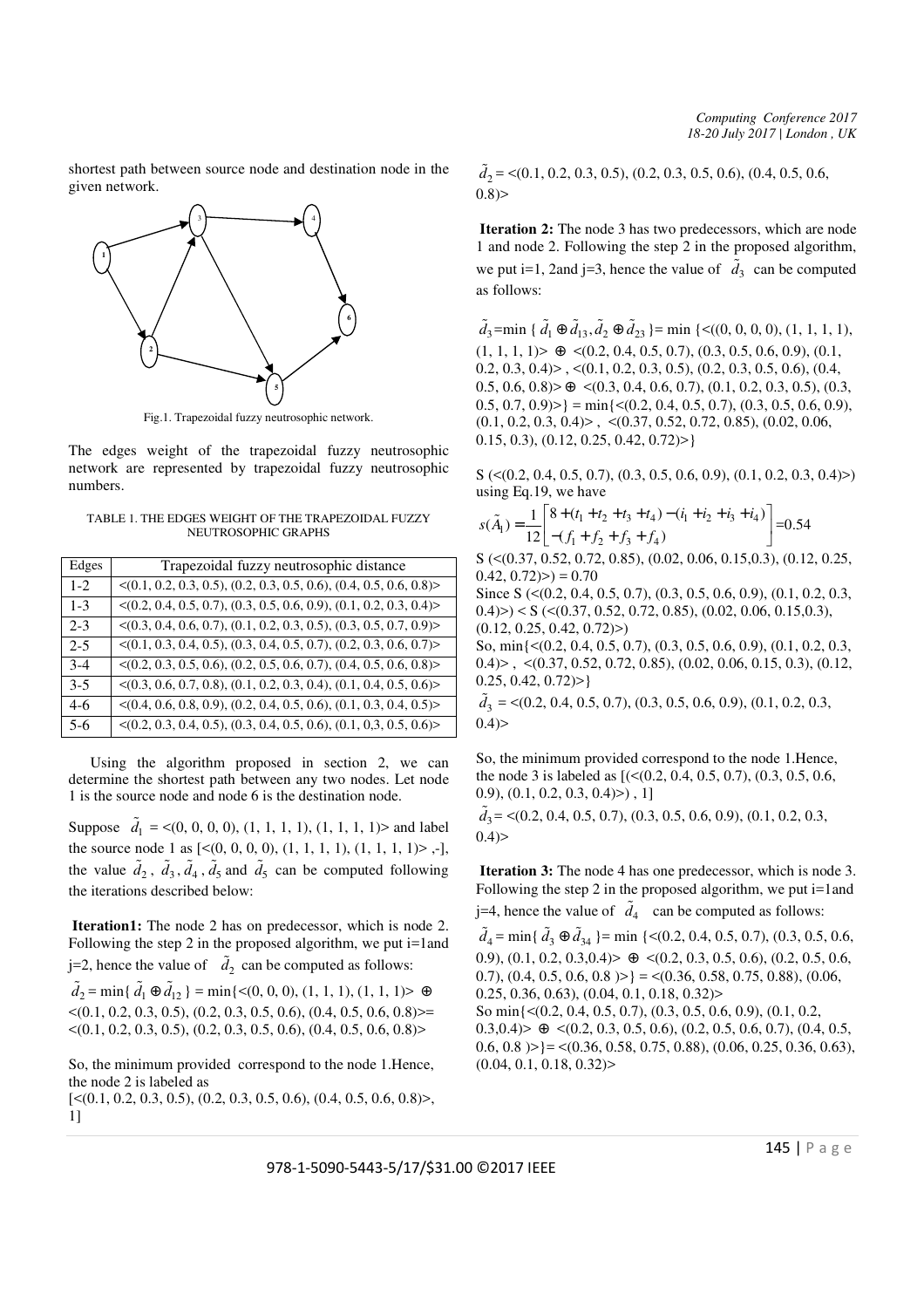So, the minimum provided correspond to the node 3.Hence, the node 4 is labeled as [<(0.36, 0.58, 0.75, 0.88), (0.06, 0.25,  $0.36, 0.63$ ,  $(0.04, 0.1, 0.18, 0.32)$  >  $,3$ ]

 $\tilde{d}_4 = \langle 0.36, 0.58, 0.75, 0.88, 0.06, 0.25, 0.36, 0.63, 0.04,$  $0.1, 0.18, 0.32$ 

**Iteration 4:** The node 5 has two predecessors, which are node 2 and node 3. Following the step 2 in the proposed algorithm, we put i=2, 3 and j=5, hence the value of  $\tilde{d}_5$  can be

computed as follows:

 $\tilde{d}_5$  = min{  $\tilde{d}_2 \oplus \tilde{d}_{25}$ ,  $\tilde{d}_3 \oplus \tilde{d}_{35}$  } = min{ < (0.1, 0.2, 0.3, 0.5),

 $(0.2, 0.3, 0.5, 0.6), (0.4, 0.5, 0.6, 0.8) > \oplus \langle (0.1, 0.3, 0.4, 0.5),$ 

 $(0.3, 0.4, 0.5, 0.7), (0.2, 0.3, 0.6, 0.7)$ ,  $\leq (0.2, 0.4, 0.5, 0.7)$ ,

 $(0.3, 0.5, 0.6, 0.9), (0.1, 0.2, 0.3, 0.4)$   $\geq \oplus \leq (0.3, 0.6, 0.7, 0.8)$ ,  $(0.1, 0.2, 0.3, 0.4), (0.1, 0.4, 0.5, 0.6)$  =

min{<(0.19, 0.44, 0.58, 0.75), (0.06, 0.12, 0.25, 0.42), (0.02,

0.06, 0.18, 0.56 $\geq$ , <(0.44, 0.76, 0.85, 0.94), (0.03, 0.1, 0.18, 0.36),  $(0.01, 0.08, 0.15, 0.42)$ 

S (<(0.19, 0.44, 0.58, 0.75), (0.06, 0.12, 0.25, 0.42), (0.02,  $(0.06, 0.18, 0.56) > 0.69$ 

S (<(0.44, 0.76, 0.85, 0.94), (0.03, 0.1, 0.18, 0.36), (0.01, 0.08,  $(0.15, 0.42) > 0.81$ 

Since S (<(0.19, 0.44, 0.58, 0.75), (0.06, 0.12, 0.25, 0.42),

 $(0.02, 0.06, 0.18, 0.56)$  > S (< $(0.44, 0.76, 0.85, 0.94)$ ,  $(0.03, 0.03, 0.03)$ 

0.1, 0.18, 0.36), (0.01, 0.08, 0.15, 0.42)>)

min{<(0.19, 0.44, 0.58, 0.75), (0.06, 0.12, 0.25, 0.42), (0.02, 0.06, 0.18, 0.56)> , <(0.44, 0.76, 0.85, 0.94), (0.03, 0.1, 0.18, 0.36), (0.01, 0.08, 0.15, 0.42)>}

 $=$  <(0.19, 0.44, 0.58, 0.75), (0.06, 0.12, 0.25, 0.42), (0.02,  $(0.06, 0.18, 0.56)$ 

So, the minimum provided correspond to the node 2.Hence, the node 5 is labeled as [<(0.19, 0.44, 0.58, 0.75), (0.06, 0.12, 0.25, 0.42), (0.02, 0.06, 0.18, 0.56)>, 2]

 $\tilde{d}_5$  = <(0.19, 0.44, 0.58, 0.75), (0.06, 0.12, 0.25, 0.42), (0.02,  $0.06, 0.18, 0.56$ 

 **Iteration 5:** The node 6 has two predecessors, which are node 4 and node 5. Following the step 2 in the proposed algorithm, we put i=4, 5 and j=6, hence the value of  $\tilde{d}_6$  can be computed as follows:

 $\tilde{d}_6$  = min{  $\tilde{d}_4 \oplus \tilde{d}_{46}, \tilde{d}_5 \oplus \tilde{d}_{56}$  }= min{ < (0.36, 0.58, 0.75, 0.88), (0.06, 0.25, 0.36, 0.63), (0.04, 0.1, 0.18, 0.32)> ⊕ <(0.4, 0.6, 0.8, 0.9), (0.2, 0.4, 0.5, 0.6), (0.1, 0.3, 0.4, 0.5)>, <(0.19, 0.44, 0.58, 0.75), (0.06, 0.12, 0.25, 0.42), (0.02, 0.06, 0.18, 0.56)>  $\oplus \langle (0.2, 0.3, 0.4, 0.5), (0.3, 0.4, 0.5, 0.6), (0.1, 0.5, 0.3,$  $(0.6)$  = min $\{<(0.616, 0.832, 0.95, 0.98), (0.012, 0.1, 0.18, 0.012)$ 0.37), (0.004, 0.03, 0.072, 0.16)>, <(0.352, 0.608, 0.748, 0.88), (0.018, 0.048, 0.125, 0.25), (0.002, 0.03, 0.054, 0.34)> }

S ( <(0.616, 0.832, 0.95, 0.98), (0.012, 0.1, 0.18, 0.37), (0.004,  $(0.03, 0.072, 0.16) > 0.87$ 

S (<(0.352, 0.608, 0.748, 0.88), (0.018, 0.048, 0.125, 0.25),  $(0.002, 0.03, 0.054, 0.34) > 0.81$ 

Since S (<(0.352, 0.608, 0.748, 0.88), (0.018, 0.048, 0.125, 0.25),  $(0.002, 0.03, 0.054, 0.34)$  >  $\leq S \leq (0.616, 0.832, 0.95, 0.054, 0.054)$ 0.98), (0.012, 0.1, 0.18, 0.37), (0.004, 0.03, 0.072, 0.16)>) min{<(0.616, 0.832, 0.95, 0.98), (0.012, 0.1, 0.18, 0.37), (0.004, 0.03, 0.072, 0.16)>, <(0.352, 0.608, 0.748, 0.88),  $(0.018, 0.048, 0.125, 0.25), (0.002, 0.03, 0.054, 0.34)$  = <(0.352, 0.608, 0.748, 0.88), (0.018, 0.048, 0.125, 0.25),  $(0.002, 0.03, 0.054, 0.34)$ 

 $\tilde{d}_6$  = <(0.352, 0.608, 0.748, 0.88), (0.018, 0.048, 0.125, 0.25),  $(0.002, 0.03, 0.054, 0.34)$ 

So, the minimum provided correspond to the node 5.Hence, the node 6 is labeled as [<(0.352, 0.608, 0.748, 0.88), (0.018, 0.048, 0.125, 0.25), (0.002, 0.03, 0.054, 0.34)>, 5] Since the destination node of the proposed network is the node 6. Hence, the TrFN- shortest distance between source node 1 and destination node is <(0.352, 0.608, 0.748, 0.88), (0.018, 0.048, 0.125, 0.25), (0.002, 0.03, 0.054, 0.34)>

So, the TrFN-shortest path between the source node 1 and the destination node 6 can be determined using the following method:

The node 6 takes the label [<(0.352, 0.608, 0.748, 0.88), (0.018, 0.048, 0.125, 0.25), (0.002, 0.03, 0.054, 0.34)>, 5], which indicate that we are moving from node 5. The node 5 takes the label [<(0.19, 0.44, 0.58, 0.75), (0.06, 0.12, 0.25,0.42), (0.02, 0.06, 0.18, 0.56)>, 2] , which indicate that we are moving from node 2. The node 2 takes the label  $\lceil \leq (0.1, 1) \rceil$ 0.2, 0.3, 0.5), (0.2, 0.3, 0.5, 0.6), (0.4, 0.5, 0.6, 0.8)>, 1] which indicate that we are moving from node 1.So, joining all the provided nodes, we get the TrFN-shortest path between the source node 1 and the destination node 6. Hence the TrFNshortest path is given as follows:  $1 \rightarrow 2 \rightarrow 5 \rightarrow 6$ 

Following the algorithm described in section 2, the computational results for finding the TrFN-shortest path from source node 1 to destination node 6 are summarized in table 2.

TABLE II. SUMMARIZE OF TRAPEZOIDAL FUZZY NEUTROSOPHIC DISTANCE AND SHORTEST PATH.

| N<br>$\Omega$  |                                                       | shortest path<br>between the <i>i</i> -th     |
|----------------|-------------------------------------------------------|-----------------------------------------------|
| de             |                                                       | and 1st node                                  |
| 2              | $\langle (0.1, 0.2, 0.3, 0.5), (0.2, 0.3, 0.5, 0.6),$ | $1 \rightarrow 2$                             |
|                | (0.4, 0.5, 0.6, 0.8)                                  |                                               |
| $\mathcal{E}$  | $\leq$ (0.2, 0.4, 0.5), (0.3, 0.5, 0.6), (0.1,        | $1 \rightarrow 3$                             |
|                | 0.2, 0.3                                              |                                               |
| $\overline{4}$ | $\leq$ (0.36, 0.58, 0.75, 0.88), (0.06, 0.25,         | $1 \rightarrow 3 \rightarrow 4$               |
|                | (0.36, 0.63), (0.04, 0.1, 0.18, 0.32)                 |                                               |
|                |                                                       |                                               |
| 5              | $\leq$ (0.19, 0.44, 0.58, 0.75), (0.06, 0.12,         | $1 \rightarrow 2 \rightarrow 5$               |
|                | $(0.25, 0.42), (0.02, 0.06, 0.18, 0.56)$              |                                               |
| 6              | $\leq$ (0.352, 0.608, 0.748, 0.88), (0.018, 0.048,    | $1 \rightarrow 2 \rightarrow 5 \rightarrow 6$ |
|                | $(0.125, 0.25), (0.002, 0.03, 0.054, 0.34)$           |                                               |

146 | P a g e

978-1-5090-5443-5/17/\$31.00 ©2017 IEEE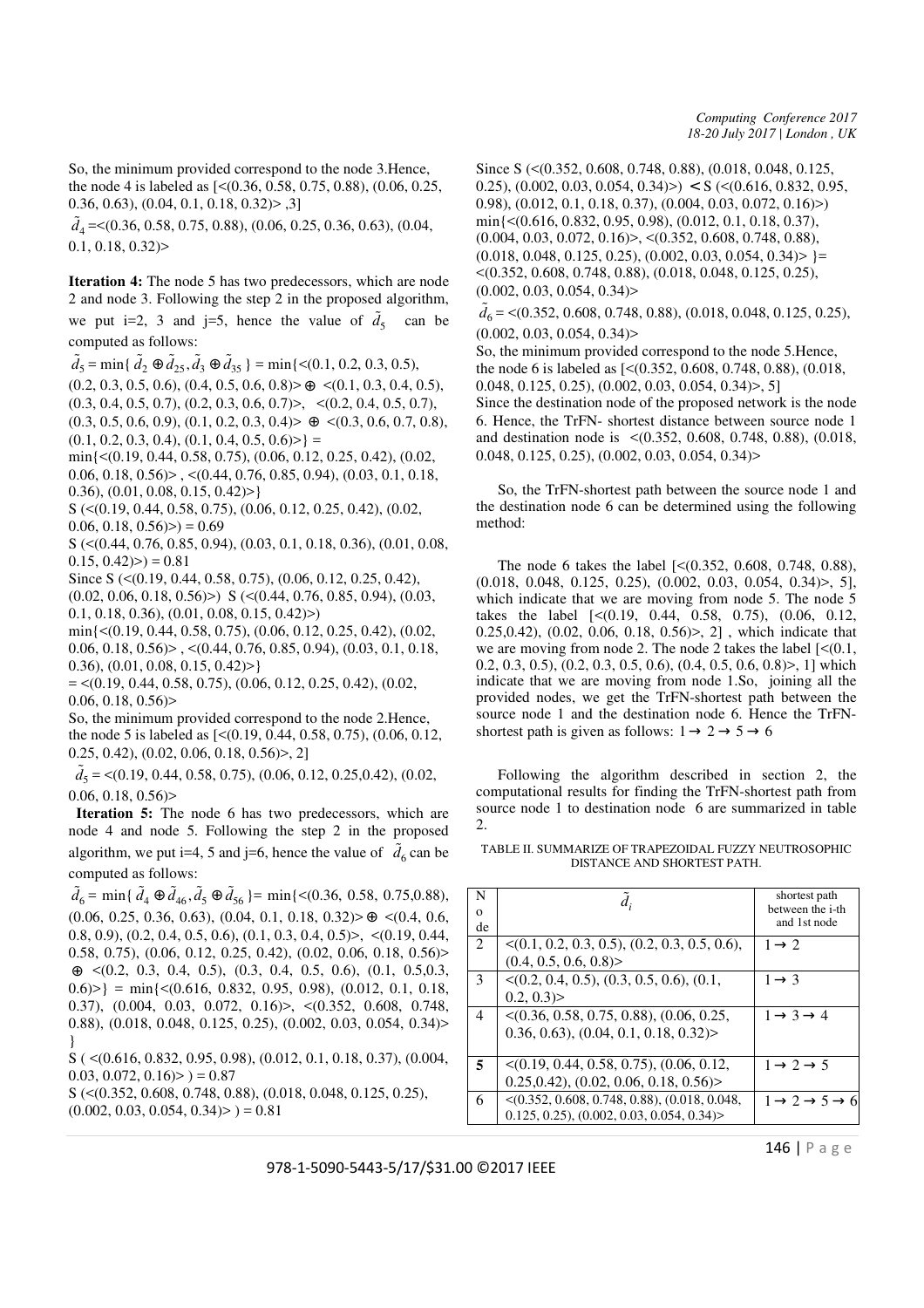

Fig. 2. TrFN-shortest path from source node 1 to destination node 6.

#### V. CONCLUSION

 In this research paper, a new algorithm based on trapezoidal fuzzy neutrosophic numbers is presented for finding the shortest path problem in a network where the edges weight are represented by TrFNN. A numerical example is introduced to show the efficacy of the proposed algorithm. So in the next work, we plan to implement this approach practically.

### ACKNOWLEDGMENT

The authors are vey grateful to the chief editor and reviewers for their comments and suggestions, which is helpful in improving the paper.

#### **REFERENCES**

[1] F. Smarandache, Neutrosophy. Neutrosophic Probability, Set, and Logic, ProQuest Information & Learning, Ann Arbor, Michigan, USA, 105 p., 1998.

[2] F. Smarandache, A geometric interpretation of the neutrosophic set — A generalization of the intuitionistic fuzzy set, Granular Computing (GrC), 2011 IEEE International Conference, 2011, pp.602–  $\frac{606}{131}$ 

L. Zadeh, Fuzzy sets. Inform and Control, 8, 1965, pp.338-353

[4] K. Atanassov, Intuitionistic fuzzy sets, Fuzzy Sets and Systems, vol. 20, 1986, pp. 87-96.

[5] H. Wang, F. Smarandache, Y. Zhang, and R. Sunderraman, Single valued Neutrosophic Sets, Multisspace and Multistructure 4, 2010, pp. 410-413.

[6] H.L. Yang, Z. L. Guo, Y. She and XLiao, On single valued neutrosophic relations, Journal of Intelligent & Fuzzy Systems 30, 2016, pp.  $1045-1056$ <br>[7] M.

[7] M. Ali, and F. Smarandache, Complex Neutrosophic Set, Neural Computing and Applications, Vol. 25, 2016, pp.1-18.

[8] J. Ye, Single-Valued Neutrosophic Minimum Spanning Tree and Its Clustering Method, Journal of Intelligent Systems 23(3), 2014, pp. 311–324.

[9] I. Deli, S. Yusuf, F. Smarandache and M. Ali, Interval valued bipolar neutrosophic sets and their application in pattern recognition, IEEE World Congress on Computational Intelligence 2016.

[10] C. Liu, Interval neutrosophic fuzzy Stochastic multi-criteria decision making method based on MYCIN certainty factor and prospect theory, Rev. Téc.Ing.Univ.Zulia. Vol.39,N 10, 2016, pp.52-58.

[11] K. Mandal and K. Basu, Improved similarity measure in

neutrosophic environment and its application in finding minimum spanning tree, Journal of Intelligent & fuzzy Systems 31,2016, pp.1721-1730.

[12] I. Deli and Y. Subas, A Ranking methods of single valued neutrosophic numbers and its application to multi-attribute decision making problems, International Journal of Machine Learning and Cybernetics, 2016, 1-14.

[13] J. Ye, Single-Valued Neutrosophic similarity measures for multiple attribute decision making, Neutrosophic Sets and Systems, Vol1, 2014,pp.

[14] P. Biswas, S. Pramanik and B. C. Giri, Cosine Similarity Measure Based Multi-attribute Decision-Making with Trapezoidal fuzzy Neutrosophic numbers, Neutrosophic sets and systems, 8, 2014, pp.47-57.

[15] F. Smarandache, Neutrosophic Overset, Neutrosophic Underset, and Neutrosophic Offset. Similarly for Neutrosophic Over-/Under-/Off- Logic, Probability, and Statistics, 168 p., Pons Editions, Bruxelles, Belgique, 2016

[16] P. Biswas, S. Pramanik and B. C. Giri, Aggregation of Triangular Fuzzy Neutrosophic Set Information and its Application to Multiattribute Decision Making, Neutrosophic sets and systems, 12, 2016, pp.20-40.

[17] J. Ye. Trapezoidal fuzzy neutrosophic set and its application to multiple attribute decision making. Neural Computing and Applications, 2014. DOI 10.1007/s00521-014-1787-6.

[18] S. Broumi, M. Talea, A. Bakali, F. Smarandache, Single Valued Neutrosophic Graphs, Journal of New Theory, N 10, 2016, pp. 86-101.

[19] S. Broumi, M. Talea, A. Bakali, F. Smarandache, On Bipolar Single Valued Neutrosophic Graphs, *Journal of New Theory*, N11, 2016, pp.84-102.

[20] S. Broumi, M. Talea, A. Bakali, F. Smarandache, Interval Valued Neutrosophic Graphs, Critical Review, XII, 2016. pp.5-33.

[21] S. Broumi, A. Bakali, M, Talea, and F, Smarandache, Isolated Single Valued Neutrosophic Graphs. Neutrosophic Sets and Systems, Vol. 11, 2016, pp.74-78

[22] S. Broumi, F. Smarandache, M. Talea and A. Bakali, An Introduction to Bipolar Single Valued Neutrosophic Graph Theory. Applied Mechanics and Materials, vol.841,2016, 184-191.

[23] S. Broumi, M. Talea, F. Smarandache and A. Bakali, Single Valued Neutrosophic Graphs: Degree, Order and Size. IEEE International Conference on Fuzzy Systems (FUZZ), 2016, pp. 2444-2451.

[24] F. Smarandache, Refined Literal Indeterminacy and the Multiplication Law of Sub-Indeterminacies, Neutrosophic Sets and Systems, Vol. 9, 2015, pp.58.63.

[25] F. Smarandache, Types of Neutrosophic Graphs and neutrosophic AlgebraicStructures together with their Applications in Technology," seminar, Universitatea Transilvania din Brasov, Facultatea de Design de Produs si Mediu, Brasov, Romania 06 June 2015.

[26] S. Broumi, F. Smarandache, M. Talea and A. Bakali, Decision-Making Method Based On the Interval Valued Neutrosophic Graph, Future Technologie, 2016, IEEE, pp. 44-50.

[27] S. Broumi, F. Smarandache, M. Talea and A. Bakali, Operations on Interval Valued Neutrosophic Graphs, chapter in book- New Trends in Neutrosophic Theory and Applications- Florentin Smarandache and Surpati Pramanik (Editors), 2016, pp. 231-254. ISBN 978-1-59973-498-9

[28] F. Smarandache: Symbolic Neutrosophic Theory (Europanova asbl, Brussels, 195 p., Belgium 2015.

[29] W. B. Vasantha Kandasamy, K. Ilanthenral and F.Smarandache: Neutrosophic Graphs: A New Dimension to Graph Theory Kindle Edition, 2015.

[30] A. Ngoor and M. M. Jabarulla, Multiple Labeling Approach For Finding shortest Path with Intuitionstic Fuzzy Arc Length, International Journal of Scientific and Engineering Research,V3,Issue 11,pp.102- 106,2012.

[31] P.K. De and Amita Bhinchar. Computation of Shortest Path in a fuzzy network. International journal computer applications. 11(2), 2010, pp. 0975-8887.

[32] A. D. Chandrasekaran, S. Balamuralitharan and K. Ganesan, A Sortest Path Lenght on A Fuzzy Network with Triangular Intuitionistic Fuzzy Number, ARPN Journal of Engineering and Applied Sciences, Vol 11, N 11, 2016, pp.6882-6885.

[33] V. Anuuya and R.Sathya, Type -2 fuzzy shortest path, International Journal of Fuzzy Mathematical Archive , vol 2, 2013, pp.36-42.